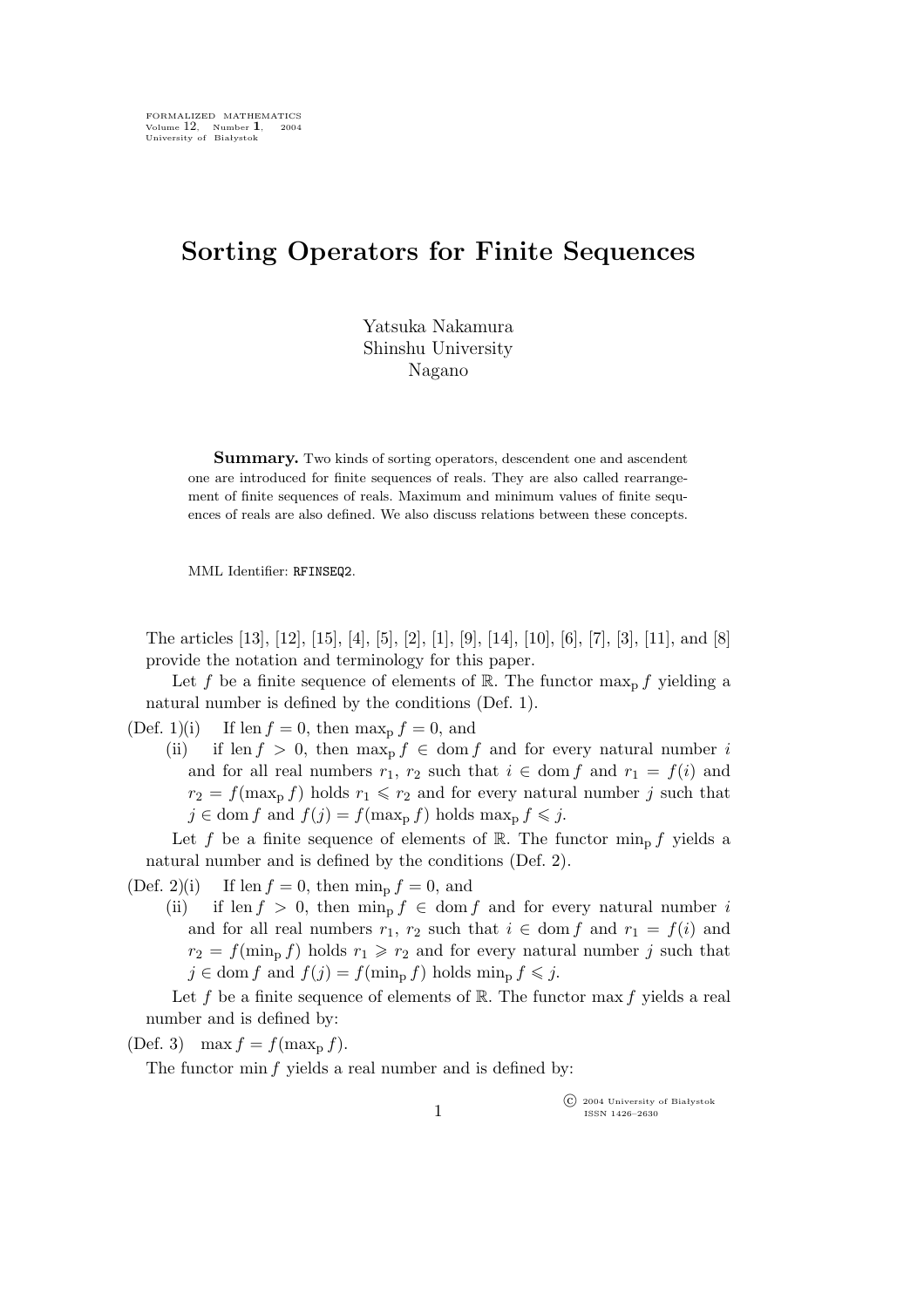(Def. 4)  $\min f = f(\min_p f)$ .

The following propositions are true:

- (1) Let f be a finite sequence of elements of  $\mathbb R$  and i be a natural number. If  $1 \leq i$  and  $i \leq \text{len } f$ , then  $f(i) \leq f(\text{max}_{p} f)$  and  $f(i) \leq \text{max } f$ .
- (2) Let f be a finite sequence of elements of  $\mathbb R$  and i be a natural number. If  $1 \leq i$  and  $i \leq \text{len } f$ , then  $f(i) \geq f(\text{min}_p f)$  and  $f(i) \geq \text{min } f$ .
- (3) For every finite sequence f of elements of  $\mathbb R$  and for every real number r such that  $f = \langle r \rangle$  holds max<sub>p</sub>  $f = 1$  and max  $f = r$ .
- (4) For every finite sequence f of elements of  $\mathbb R$  and for every real number r such that  $f = \langle r \rangle$  holds min<sub>p</sub>  $f = 1$  and min  $f = r$ .
- (5) Let f be a finite sequence of elements of R and  $r_1$ ,  $r_2$  be real numbers. If  $f = \langle r_1, r_2 \rangle$ , then max  $f = \max(r_1, r_2)$  and  $\max_p f = \langle r_1 = \max(r_1, r_2) \rightarrow$ 1, 2).
- (6) Let f be a finite sequence of elements of R and  $r_1, r_2$  be real numbers. If  $f = \langle r_1, r_2 \rangle$ , then min  $f = \min(r_1, r_2)$  and  $\min_{p} f = (r_1 = \min(r_1, r_2) \rightarrow$ 1, 2).
- (7) For all finite sequences  $f_1$ ,  $f_2$  of elements of R such that len  $f_1 = \text{len } f_2$ and len  $f_1 > 0$  holds  $\max(f_1 + f_2) \leq \max f_1 + \max f_2$ .
- (8) For all finite sequences  $f_1$ ,  $f_2$  of elements of R such that len  $f_1 = \text{len } f_2$ and len  $f_1 > 0$  holds  $\min(f_1 + f_2) \geqslant \min f_1 + \min f_2$ .
- (9) Let f be a finite sequence of elements of  $\mathbb R$  and a be a real number. If len  $f > 0$  and  $a > 0$ , then  $\max(a \cdot f) = a \cdot \max f$  and  $\max_p(a \cdot f) = \max_p f$ .
- (10) Let f be a finite sequence of elements of  $\mathbb R$  and a be a real number. If len  $f > 0$  and  $a > 0$ , then  $\min(a \cdot f) = a \cdot \min f$  and  $\min_{p}(a \cdot f) = \min_{p} f$ .
- (11) For every finite sequence f of elements of R such that len  $f > 0$  holds  $\max(-f) = -\min f$  and  $\max_{p}(-f) = \min_{p} f$ .
- (12) For every finite sequence f of elements of R such that len  $f > 0$  holds  $\min(-f) = -\max f$  and  $\min_{p}(-f) = \max_{p} f$ .
- (13) Let f be a finite sequence of elements of R and n be a natural number. If  $1 \leq n$  and  $n < \text{len } f$ , then  $\max(f_{\lfloor n}\rfloor) \leq \max f$  and  $\min(f_{\lfloor n}\rfloor) \geq \min f$ .
- (14) For all finite sequences f, g of elements of R such that f and g are fiberwise equipotent holds max  $f = \max g$ .
- (15) For all finite sequences f, g of elements of R such that f and g are fiberwise equipotent holds min  $f = \min g$ .

Let f be a finite sequence of elements of R. The functor sort<sub>d</sub> f yields a non-increasing finite sequence of elements of  $\mathbb R$  and is defined by:

(Def. 5) f and sort<sub>d</sub> f are fiberwise equipotent.

Next we state four propositions: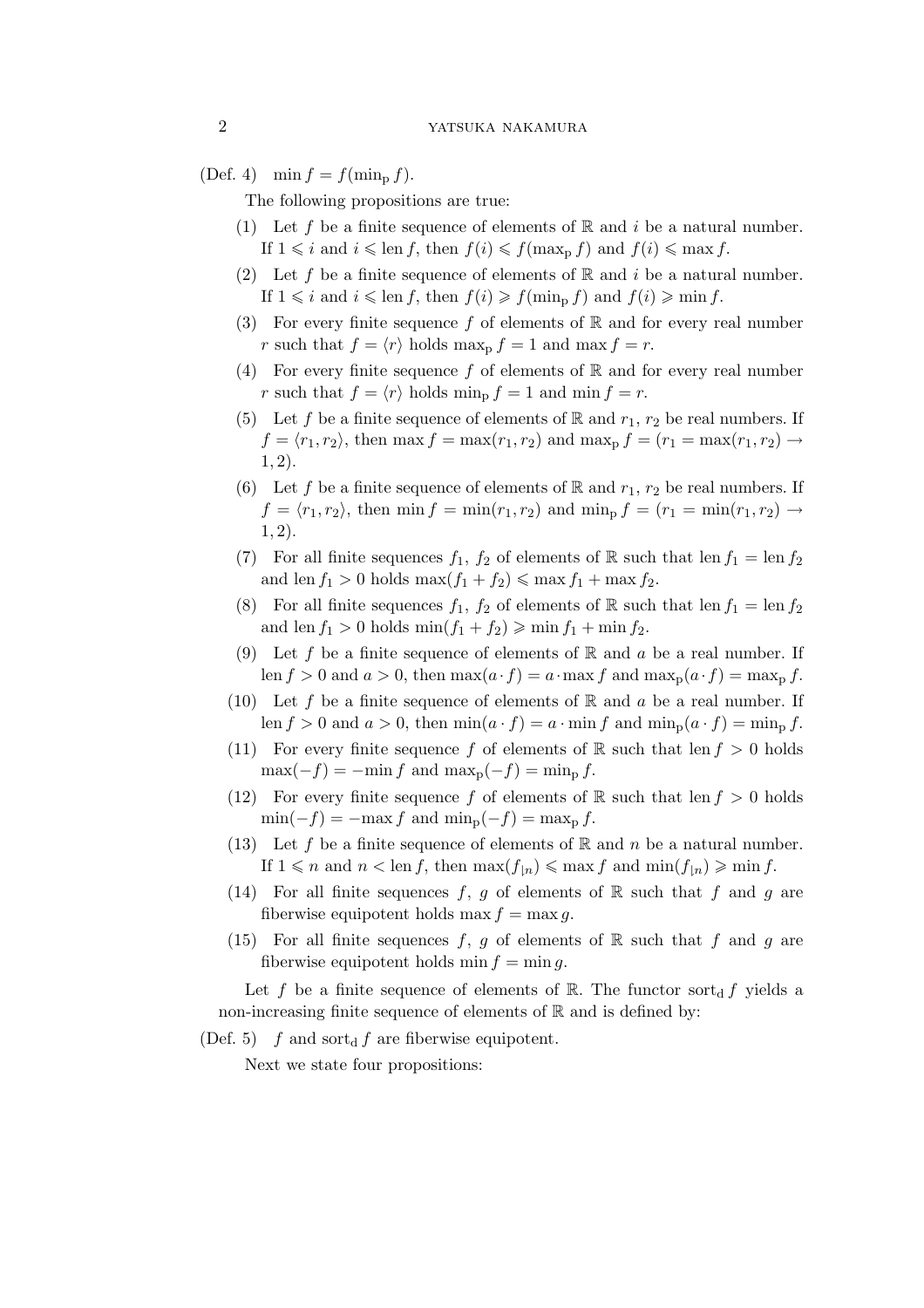- (16) For every finite sequence R of elements of R such that len  $R = 0$  or len  $R = 1$  holds R is non-decreasing.
- (17) Let R be a finite sequence of elements of  $\mathbb{R}$ . Then R is non-decreasing if and only if for all natural numbers n, m such that  $n \in \text{dom } R$  and  $m \in \text{dom } R$  and  $n < m$  holds  $R(n) \le R(m)$ .
- (18) Let R be a non-decreasing finite sequence of elements of R and n be a natural number. Then  $R\upharpoonright n$  is a non-decreasing finite sequence of elements of R.
- (19) Let  $R_1, R_2$  be non-decreasing finite sequences of elements of R. If  $R_1$ and  $R_2$  are fiberwise equipotent, then  $R_1 = R_2$ .

Let f be a finite sequence of elements of R. The functor sort<sub>a</sub> f yields a non-decreasing finite sequence of elements of  $\mathbb R$  and is defined as follows:

(Def. 6) f and sort<sub>a</sub> f are fiberwise equipotent.

Next we state a number of propositions:

- (20) For every non-increasing finite sequence f of elements of  $\mathbb R$  holds sort<sub>d</sub>  $f = f$ .
- (21) For every non-decreasing finite sequence f of elements of  $\mathbb R$  holds sort<sub>a</sub> $f = f$ .
- (22) For every finite sequence f of elements of R holds sortd sortd  $f = \text{sort}_d f$ .
- (23) For every finite sequence f of elements of R holds sort<sub>a</sub> sort<sub>a</sub>  $f = \text{sort}_a f$ .
- (24) For every finite sequence f of elements of  $\mathbb R$  such that f is non-increasing holds *−*f is non-decreasing.
- (25) For every finite sequence f of elements of R such that f is non-decreasing holds *−*f is non-increasing.
- (26) Let f, g be finite sequences of elements of  $\mathbb R$  and P be a permutation of dom g. If  $f = g \cdot P$  and len  $g \ge 1$ , then  $-f = (-g) \cdot P$ .
- (27) Let f, g be finite sequences of elements of R. Suppose f and g are fiberwise equipotent. Then *−*f and *−*g are fiberwise equipotent.
- (28) For every finite sequence f of elements of R holds sort $d(-f) = -\text{sort}_a f$ .
- (29) For every finite sequence f of elements of R holds sort<sub>a</sub> $(-f) = -\text{sort}_d f$ .
- (30) For every finite sequence f of elements of R holds dom sortd  $f = \text{dom } f$ and len sort<sub>d</sub>  $f = \text{len } f$ .
- (31) For every finite sequence f of elements of R holds dom sort<sub>a</sub>  $f = \text{dom } f$ and len sort<sub>a</sub>  $f = \text{len } f$ .
- (32) For every finite sequence f of elements of R such that len  $f \geq 1$  holds  $\max_{\mathbf{p}} \text{sort}_{\mathbf{d}} f = 1$  and  $\min_{\mathbf{p}} \text{sort}_{\mathbf{d}} f = 1$  and  $(\text{sort}_{\mathbf{d}} f)(1) = \max f$  and  $(\operatorname{sort}_a f)(1) = \min f$ .